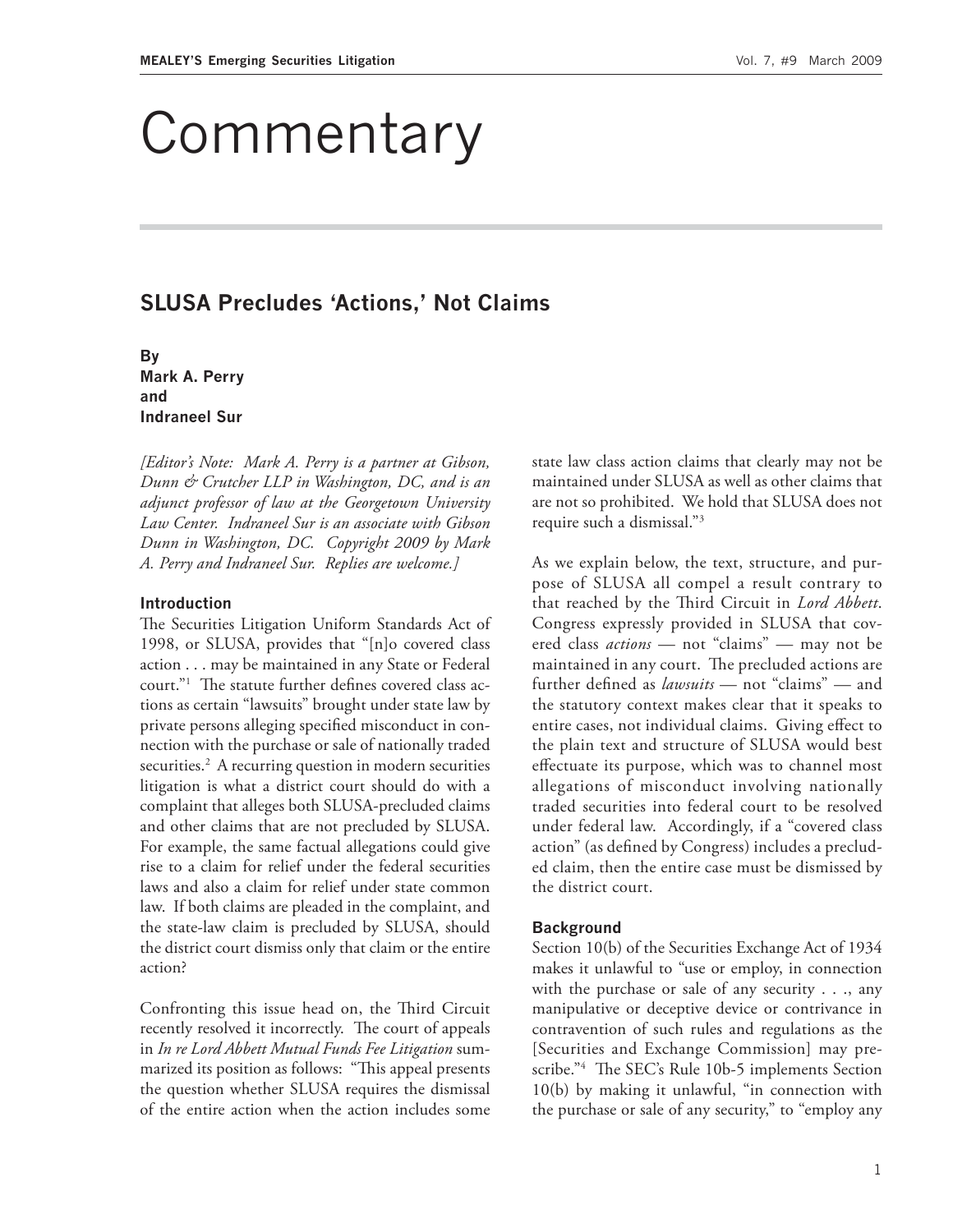device, scheme, or artifice to defraud"; "make any untrue statement of a material fact or . . . omit to state a material fact necessary in order to make the statements made . . . not misleading"; or "engage in any act, practice, or course of business which operates or would operate as a fraud or deceit upon any person."5

Neither Section 10(b) nor Rule 10b-5 expressly provides a private right of action. The Supreme Court has, however, inferred a private right of action allowing private plaintiffs to bring suits for money damages and other relief, alleging violations of Section 10(b) and Rule 10b-5.<sup>6</sup> Congress enacted and the President signed into law two statutes in the 1990s that together aimed to regularize private enforcement of the securities laws at the federal level and to significantly limit private securities litigation at the state level.

Corporations that issued securities traded on national exchanges were frequently forced to settle, rather than fight against, meritless class actions under the federal securities laws, because such "strike suits" are *tremendously* expensive to litigate.7 Congressional critics of such class actions argued that they "resulted in extortionate settlements" and "deterred qualified individuals from serving on boards of directors" out of fear of being dragged into litigation.<sup>8</sup> Congress concluded that the "private securities litigation system is too important to the integrity of American capital markets to allow this system to be undermined by those who seek to line their own pockets by bringing abusive and meritless suits."9 As a result, Congress enacted the Private Securities Litigation Reform Act of 1995 (PSLRA),<sup>10</sup> to "implement[ ] needed procedural protections to discourage frivolous litigation."<sup>11</sup>

The PSLRA established new and rigorous pleading requirements on plaintiffs in federal securities suits.<sup>12</sup> It also established an automatic stay of discovery during the pendency of motions to dismiss, $13$  constrained who can serve as lead plaintiff in a securities class action,<sup>14</sup> and authorized sanctions for frivolous litigation.<sup>15</sup> In addition to those procedural reforms, the PSLRA also created "a safe harbor for forward looking statements, to encourage issuers to disseminate relevant information to the market without fear of open-ended liability."16

The PSLRA's requirements collectively made it more difficult for plaintiffs to plead, and to prove, class actions under the federal securities laws; conversely, the statute made it easier for defendants to prevail earlier in the litigation process — namely, at the motionto-dismiss stage. As the Supreme Court summarized the statute's impact: "The effort to deter or at least quickly dispose of those suits whose nuisance value outweighs their merits placed special burdens on plaintiffs seeking to bring federal securities fraud class actions."17

In enforcing the PSLRA's provisions, the Supreme Court has demonstrated respect for Congress's conclusion that "[p]rivate securities fraud actions . . . if not adequately contained, can be employed abusively to impose substantial costs on companies and individuals whose conduct conforms to the law."18 Th us, in *Dura Pharmaceuticals, Inc. v. Broudo*, the Supreme Court gave effect to the PSLRA's clear Congressional intent to require securities fraud plaintiffs to properly plead an economic loss legally and factually caused by the misconduct alleged.<sup>19</sup> In addition, in *Tellabs, Inc. v. Makor Issues & Rights, Ltd.*, the Court held that under the PSLRA a securities fraud complaint would "survive . . . only if a reasonable person would deem the inference" that the defendant acted with the requisite intent to be "cogent and at least as compelling as any opposing inference one could draw from the facts alleged."20 Most recently, in *Stoneridge Investment Partners v.*  Scientific-Atlanta, Inc., the Court interpreted the PSLRA to have "ratified" the implied private right of action under  $\S$  10(b) as it existed when the statute was enacted in 1995, therefore supporting the Court's decision not to extend the implied right to reach alleged deceptive conduct by secondary actors.21

The plaintiffs' bar responded to the PSLRA by filing "frivolous and speculative lawsuits in State court, where essentially none of the [PSLRA's] procedural or substantive protections against abusive suits" applied.<sup>22</sup> When the PSLRA was enacted, "state-court class actions involving nationally traded securities were virtually unknown."23 But the "decline in federal securities class action suits that occurred after the passage of the PSLRA was accompanied by a nearly identical increase in state court filings" that previously had been a rarity.<sup>24</sup>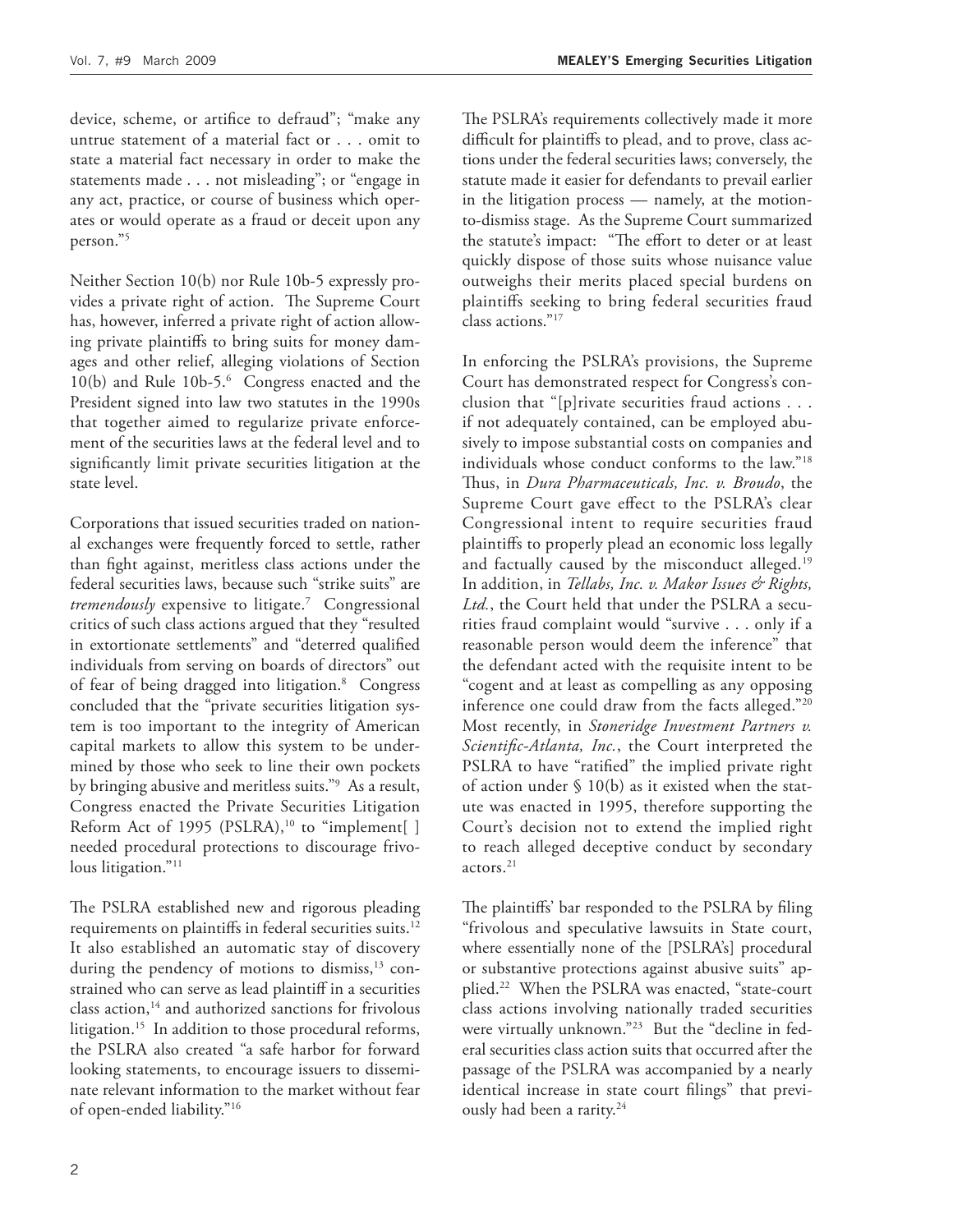Recognizing plaintiffs' effort to evade the PSLRA by moving to state courts, Congress determined that "[t]he solution to this problem is to make Federal court the exclusive venue for most securities fraud class action litigation involving nationally traded securities."25 Congress therefore permitted the removal of affected cases from state to federal courts.<sup>26</sup> But Congress *also* responded to the evasion problem by "establish[ing] uniform national rules for securities class action litigation involving our national capital markets."27

Emphasizing the "dangers of maintaining differing federal and state standards of liability for nationallytraded securities," Congress gave "due consideration to the benefits flowing to investors from a uniform national approach."28 Congress understood that "[s]ome critics of establishing a uniform standard of liability have attacked such legislation as being an affront on Federalism," but it "found the interest in promoting efficient national markets to be the more convincing and compelling consideration in this context."29 Consequently, Congress enacted SLUSA "in order to prevent certain State private securities class action lawsuits alleging fraud from being used to frustrate the objectives of the [PSLRA]."30

The centerpiece of SLUSA is a provision that precludes certain securities class actions from being maintained in *any* court:

No covered class action based upon the statutory or common law of any State or subdivision thereof may be maintained in any State or Federal court by any private party alleging —

(1) an untrue statement or omission of material fact in connection with the purchase or sale of a covered security; or

(2) that the defendant used or employed any manipulative or deceptive device or contrivance in connection with the purchase or sale of a covered security.<sup>31</sup>

A "covered class action" under SLUSA is one that seeks damages on behalf of 50 or more persons.<sup>32</sup> "Covered securit[ies]" include those that trade on a national exchange, including mutual fund shares.<sup>33</sup> SLUSA has a removal provision authorizing removal to federal district court of "covered class action[s]" brought in state court involving a covered security.<sup>34</sup> Expressly carved out from SLUSA's preclusive reach are derivative actions,  $35$  actions under the law of the state of incorporation involving proxy solicitations,  $36$ actions by States or their securities commissioners,<sup>37</sup> and actions between an issuer and indenture trustee.38

In its two decisions construing SLUSA, the Supreme Court has enforced the statute according to its terms. In *Merrill Lynch, Pierce, Fenner & Smith,*  Inc. v. Dabit,<sup>39</sup> the Court held that the background, text, and purpose of SLUSA supported preclusion of an action by a class of state law security holders investors who had not bought or sold their securities because of the alleged fraud and who therefore could not have brought a claim under the federal securities laws, which require a securities fraud plaintiff to have made a purchase or sale causing loss.<sup>40</sup> Then, in *Kircher v. Putnam Funds Trust*, 41 the Court held that federal district court orders remanding removed securities class actions to state court on the ground that the actions were not SLUSA-precluded were not reviewable on appeal under a provision in the removal statute, 28 U.S.C. §1447(d).

A recurrent practical question under SLUSA is how courts should dispose of cases in which the complaint contains multiple claims, some precluded under SLUSA and others not. This question arises because of a basic rule in practice and procedure that not only *allows* parties to plead different, alternative theories of relief supported by the factual allegations in the complaint, but actually *requires* to them to plead the theories available, because if they fail to do so, they cannot raise a new theory after judgment under the doctrine of claim preclusion (res judicata).<sup>42</sup> In other words, suits raising multiple theories of relief based on the same set of factual allegations — some of which may be SLUSA-precluded while others are not — can be expected to be filed with some frequency.

Whether the appropriate response to a suit raising both SLUSA-precluded and not-precluded claims is to dismiss the entire suit, or only the precluded claims, is the very question the Third Circuit confronted in *Lord Abbett*. The plaintiffs in *Lord Abbett* were mutual fund investors who sued the adviser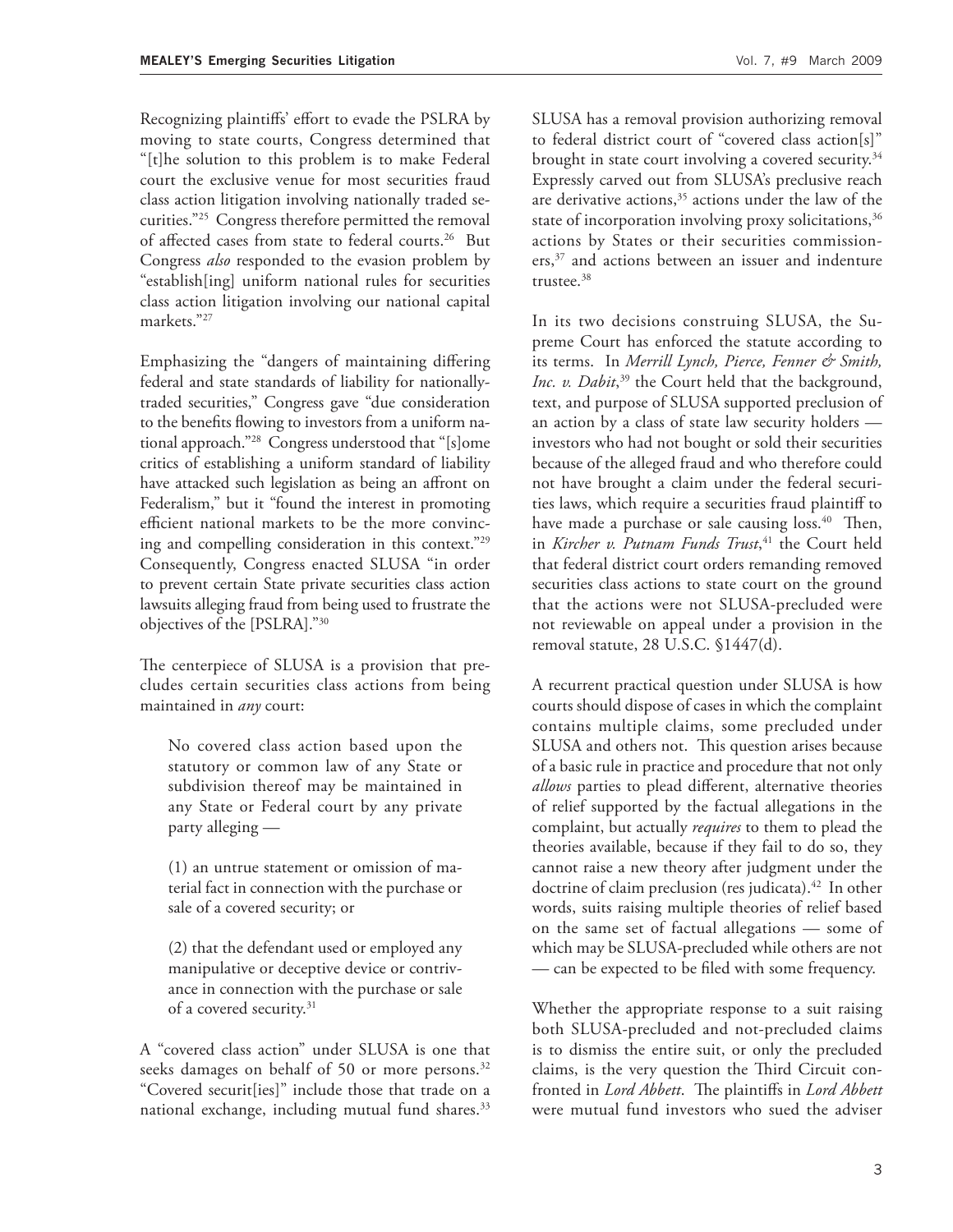and distributor of the funds. On behalf of a purported class, their complaint in federal court "alleged (among other misdeeds) that Lord Abbett charged its existing investors excessive fees that were improperly used to pay brokers to market Lord Abbett funds to other investors."<sup>43</sup> They asserted "violations of both federal and state law."44

The district court "dismissed the four state claims . . . as pre-empted by SLUSA," and dismissed the federal claims for failure to state a claim. In an amended complaint, the plaintiffs "assert[ed] only two derivative claims alleging violations of Sections 36(b) and  $48(a)$  of the Investment Company Act."<sup>45</sup> The district court dismissed those federal claims on the ground that SLUSA precludes entire actions, not individual claims.<sup>46</sup>

On appeal, the Third Circuit vacated the district court's judgment and remanded for further proceedings.47 It noted that that "[n]either the Supreme Court nor this Court has squarely addressed the issue raised in this appeal: whether the inclusion of a SLUSA pre-empted state-law claim in a complaint, also alleging non-SLUSA pre-empted claims, requires dismissal of the entire action."<sup>48</sup> The court of appeals, "considering this as a matter of first impression, and mindful of SLUSA's purpose," concluded "that neither the statutory language, the legislative history, nor the relevant case law supports the complete dismissal of such an action."49

The Third Circuit devoted a single paragraph to the "plain language" of SLUSA, concluding that it "does not clearly indicate whether Congress intended SLUSA to pre-empt entire actions that include an offending state-law claim." The court of appeals first acknowledged that the plain language is completely consistent with dismissal of the entire action:

SLUSA provides, "No covered class *action* based upon the statutory or common law of any State or subdivision thereof may be maintained in any State or Federal court . . ." 15 USC  $78bb(f)(1)$  (emphasis added). The term "covered class action," in turn, is defined to include a "single lawsuit" or "*group* of lawsuits." *Id.* at 78bb(f)(5)(B) (emphasis added). As we suggested in [dicta in a prior Third Circuit case, *Rowinski v. Salomon Smith Barney*  *Inc.*, 398 F.3d 294 (3d Cir. 2005)], the terms "no . . . action," "lawsuit," and "group of lawsuits" indeed suggest that SLUSA intends that entire actions, as opposed to particular claims, should fail. [*Id*.] at 305.50

The court of appeals then noted that "[h]owever, the word 'action' is modified by the phrase 'based upon the statutory or common law of any State."<sup>51</sup> From this *non sequitur*, the court of appeals drew the conclusion that "[t]he plain language of SLUSA does not refer to actions, such as this one, based in part on state law."52

The court of appeals' discussion of the legislative history was even more cursory: "The legislative history is silent as to whether Congress intended an action to be dismissed in its entirety when it includes pre-empted claims or whether only the pre-empted claims must be dismissed."53

The Third Circuit's decision ultimately rested not on the text of SLUSA or its history, but on what the court of appeals perceived to be the statute's "goals":

It is entirely consistent with the purposes of SLUSA to require the dismissal of those state law securities claims that are clearly pre-empted by the statute. To require the dismissal of all of the other claims in the same action, in contrast, would not appear to serve those goals and is not supported by the plain language or legislative history.<sup>54</sup>

"We hold therefore," the Third Circuit concluded, "that SLUSA does not mandate dismissal of an action in its entirety where the action includes only some pre-empted claims."55

# **Discussion**

SLUSA requires the dismissal of "covered class action[s]," not individual claims. The Third Circuit's contrary decision in *Lord Abbett* conflicts with the statutory text, structure, and purpose. It should not be followed in future cases, and may ultimately require correction by the Supreme Court. Moreover, as we address more fully below, the Third Circuit's rule has meaningful practical effects that run contrary to the purpose of SLUSA. It would allow plaintiffs free reign to include SLUSA-covered claims in their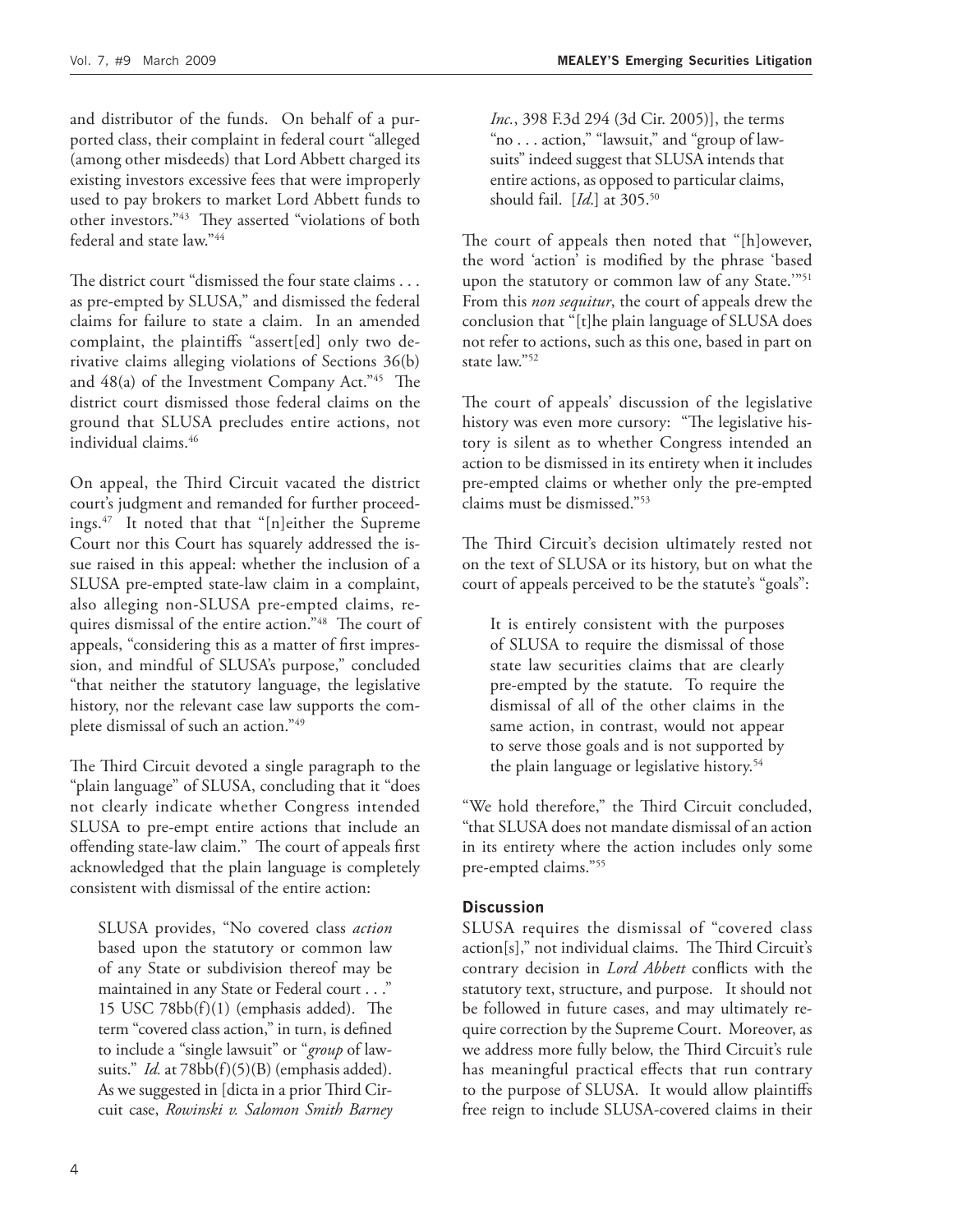complaints, a strategic choice plaintiffs may make in an effort to boost the settlement value of their suits. Consequently, the Third Circuit's rule treats the statute as conferring a boon on securities class action plaintiffs while burdening defendants and the courts — promoting the very ailments Congress sought to cure in enacting SLUSA. That cannot be correct.

#### **Text**

Interpretation of SLUSA must concentrate, of course, on the statutory language — and it must give meaning in particular to the statutory use of the terms "action" and "lawsuit," not "claim." Statutory interpretation begins with statutory text, and ends there where the text is unambiguous, as the Supreme Court has emphasized time and again: "[W]hen the statute's language is plain, the sole function of the courts — at least where the disposition required by the text is not absurd  $-$  is to enforce it according to its terms."56 As Justice Frankfurter succinctly put it, there are three important commands in statutory interpretation: "(1) Read the statute; (2) read the statute; (3) read the statute!"<sup>57</sup>

In SLUSA's text Congress spoke in terms of "covered class *action*[s]," which are defined as "lawsuits." More specifically, SLUSA provides: "No covered class action based upon the statutory or common law of any State or subdivision thereof may be maintained in any State or Federal court by any private party" alleging fraud or manipulation in connection with covered securities.<sup>58</sup> The term "covered class action" is defined in the statute to mean either of two things. First, a "covered class action" means "any single lawsuit" in which either (i) more than 50 persons or class members seek damages, and the legal or factual questions common to those persons predominate over individual questions (disregarding individualized questions of reliance on allegedly fraudulent statements); or (ii) a named party seeks to recover damages as a representative of similarlysituated unnamed parties, and the legal or factual questions common to those persons predominate over individualized questions.<sup>59</sup> Second, a "covered class action" means "any group of lawsuits" pending in the same court raising common legal or factual questions, (i) seeking damages on behalf of more than 50 persons, and (ii) where the "lawsuits" are "joined, consolidated, or otherwise proceed as a single action for any purpose."<sup>60</sup>

The precise and explicit definition of the term "covered class action" is paramount because, as the Supreme Court has held repeatedly, where Congress defines a term in a statute, that definition is controlling, even if in ordinary legal or everyday usage the term might be understood to mean something else.<sup>61</sup> The statutory definition of "covered class action" makes it crystal clear that the unit of analysis for SLUSA purposes is "lawsuits," not "claims." As a result, it is not that covered class "claims" may not "be maintained" in court — it is covered class *actions*, which are whole *lawsuits*, either singular or plural, that may not "be maintained" by private parties alleging securities fraud.

Indeed, even if Congress had *not* clearly defined "action" to mean "lawsuit," in legal terms as ordinarily used, an "action" means an entire suit, and not a claim that is a component of the suit.

The Federal Rules of Civil Procedure confirm the ordinary understanding that claims are components of actions, not synonymous with them. Under Rule 2, "[t]here is one form of action — the civil action." $62$  The "action" thus covers the entire proceeding. Indeed, Rule 2 embodies "the modern trend in civil pleading," which "has been to encourage that all claims for relief be brought in a single suit."<sup>63</sup> As the Fifth Circuit put it in rejecting an argument that a third-party claim fell outside the scope of a foreign state defendant's right to removal under 28 U.S.C. § 1441(d): "In federal practice, the terms 'case' and 'action' refer to the same thing, i.e., the entirety of a civil proceeding, which necessarily includes any third-party claims" — and, *a fortiori*, any claims between the original opposing parties.64 Likewise, numerous courts of appeals have relied on Rule 2 in concluding that the cap on compensatory damages set forth in the Civil Rights Act of 1991 applies to entire suits — not to individual claims within those suits — because the relevant statute limits the relief obtainable "in an action."65

That a claim is a piece of an action is also made clear by, among other rules, Rule 18, which provides that a "party asserting a claim . . . may join, as independent or alternative claims, as many claims as it has against an opposing party."<sup>66</sup> Rule 18 clarifies that actions encompass joined claims — alternative or indepen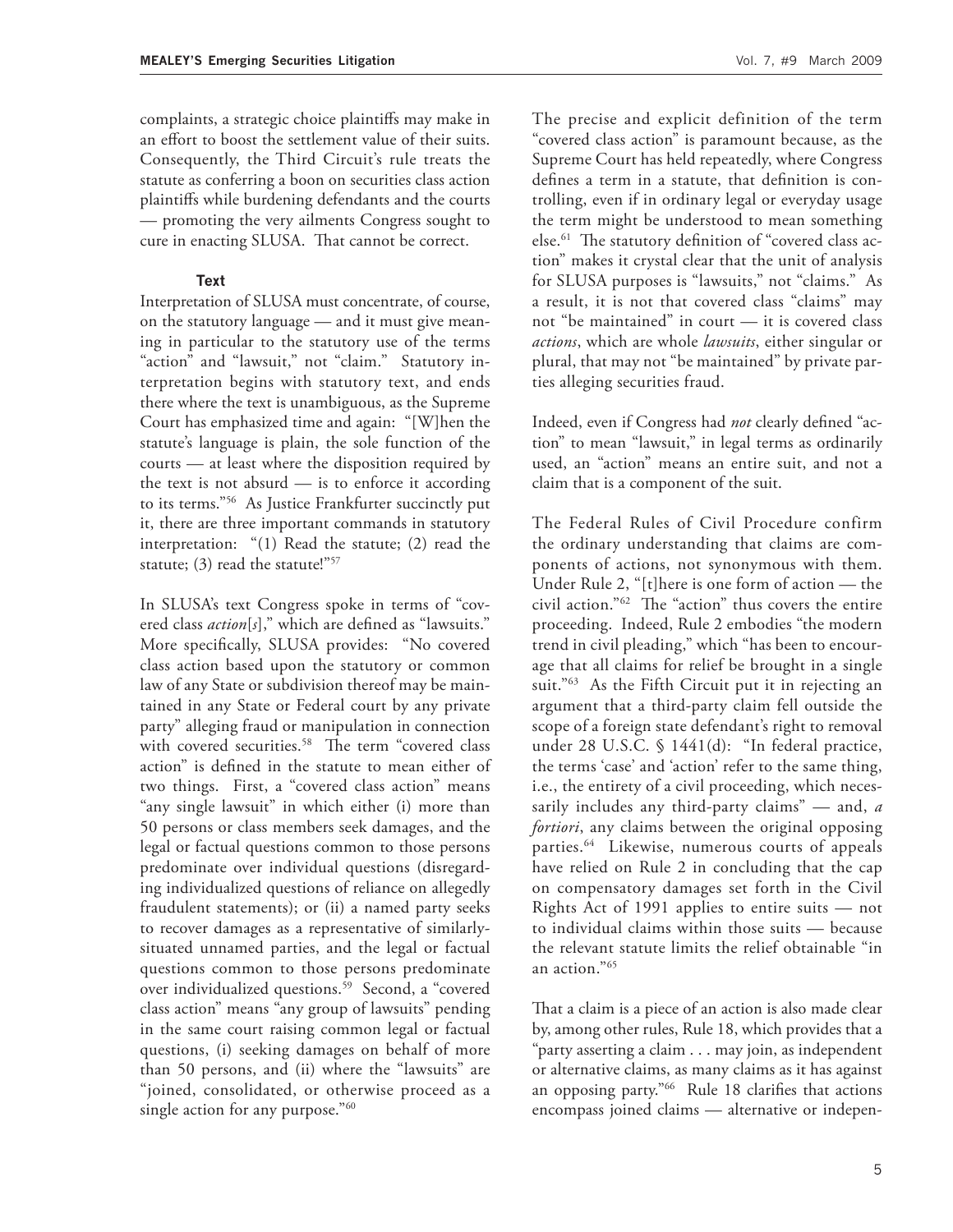dent — between opposing parties. A mosaic is made up of joined tiles, and the tiles individually cannot be mistaken for the mosaic, which is the whole. Likewise, in the language of the Federal Rules, an action is made up of joined claims, and the claims individually cannot be mistaken for the action, which is the whole. And it is beyond question that Congress is aware of their provisions.<sup>67</sup> Indeed, Congress had the Federal Rules in view when it enacted the PSLRA, which imposed on securities fraud class actions stringent procedural requirements they previously did not have to satisfy when they were subject only to the Federal Rules.<sup>68</sup> If Congress wanted to depart in the PSLRA and SLUSA from the understanding of claims and actions contained in the Federal Rules, Congress would have done so.

Just as "actions" and "claims" are distinct under the Federal Rules, so they are distinct as defined in the legal dictionary. The district court recognized as much in *Lord Abbett* as part of its thorough treatment of the statutory language. $69$  For example, the 1999 edition of *Black's Law Dictionary*, roughly contemporaneous with enactment of SLUSA in 1998, defines an "action" as "the regular and orderly progression of a lawsuit, including all acts and events between the time of commencement and the entry of judgment,"70 but defines a "claim" as the "assertion of an existing right to payment or an equitable remedy."71

The text of other parts of SLUSA and the closely related PSLRA reinforce the conclusion that, because the units of preclusion analysis are lawsuits or actions and not claims, the courts must dismiss mixed lawsuits in full, rather than limit dismissal only to SLUSA-precluded claims. Reading SLUSA and the PSLRA together teaches that Congress knew the difference between claims and actions, and did not say one thing when it meant the other. To give meaning only to a linguistic morsel while ignoring other parts of a statute is, of course, a misguided method of interpretation, because "[s]tatutory construction is a holistic endeavor."72 Moreover, when two statutes relate to the same subject matter, as SLUSA and the PSLRA do, they must be interpreted in light of one another and consistent with one another.<sup>73</sup> That principle applies with special force here because the two statutes address the same problem — abusive class actions under the securities laws — and do so in similar language.<sup>74</sup>

In that regard, the district court in *Lord Abbett* correctly recognized that in PSLRA provisions addressing the requirements for the notice that must be given to the members of a class in a securities fraud class action, Congress distinguished between the terms "claim" and "action."75 For example, the PSLRA requires that class members be given information about "the pendency of the action, the claims asserted therein, and the purported class period."76 And the PSLRA provides that when "more than one action on behalf of a class asserting substantially the same claim or claims arising under this subchapter has been filed, and any party has sought to consolidate those actions for pretrial purposes or for trial, the court shall not make the determination required by clause (i) [the lead plaintiff selection provision] until after the decision on the motion to consolidate is rendered."77 Such statutory provisions make it obvious that actions include one or more claims, but actions and claims are not the same thing. Congress presumably had that distinction in view when it used the term "action" in SLUSA.

Notably, the word "claim" does not appear in SLUSA. That omission must be given effect.

The Third Circuit in *Lord Abbett* did not give sustained attention to the statutory language, concluding with little analysis that the statutory text did not "clearly indicate" whether the term "action" can be read to mean only "claim."78 In proceeding to equate actions and claims, the Third Circuit compared the case before it to the Supreme Court's decision in *Jones v. Bock*, 79 which construed the Prisoner Litigation Reform Act of 1995.<sup>80</sup> The comparison was inapt. The Prisoner Litigation Reform Act placed procedural limitations on prisoner suits, including by requiring prisoners "to exhaust prison grievance procedures before filing suit."<sup>81</sup> In applying the statute, the Sixth Circuit adopted procedural rules not found in the text, including a rule requiring dismissal of prisoner complaints containing a mix of exhausted and unexhausted claims.<sup>82</sup> The Supreme Court in *Jones* invalidated that total exhaustion rule for mixed complaints,  $83$  even though that rule found some footing in the statutory text, namely the instruction that "'[n]o action shall be brought' unless administrative procedures are exhausted."84 The Court characterized the statutory phrase "no action shall be brought" as "boilerplate language," which was "[a]s a general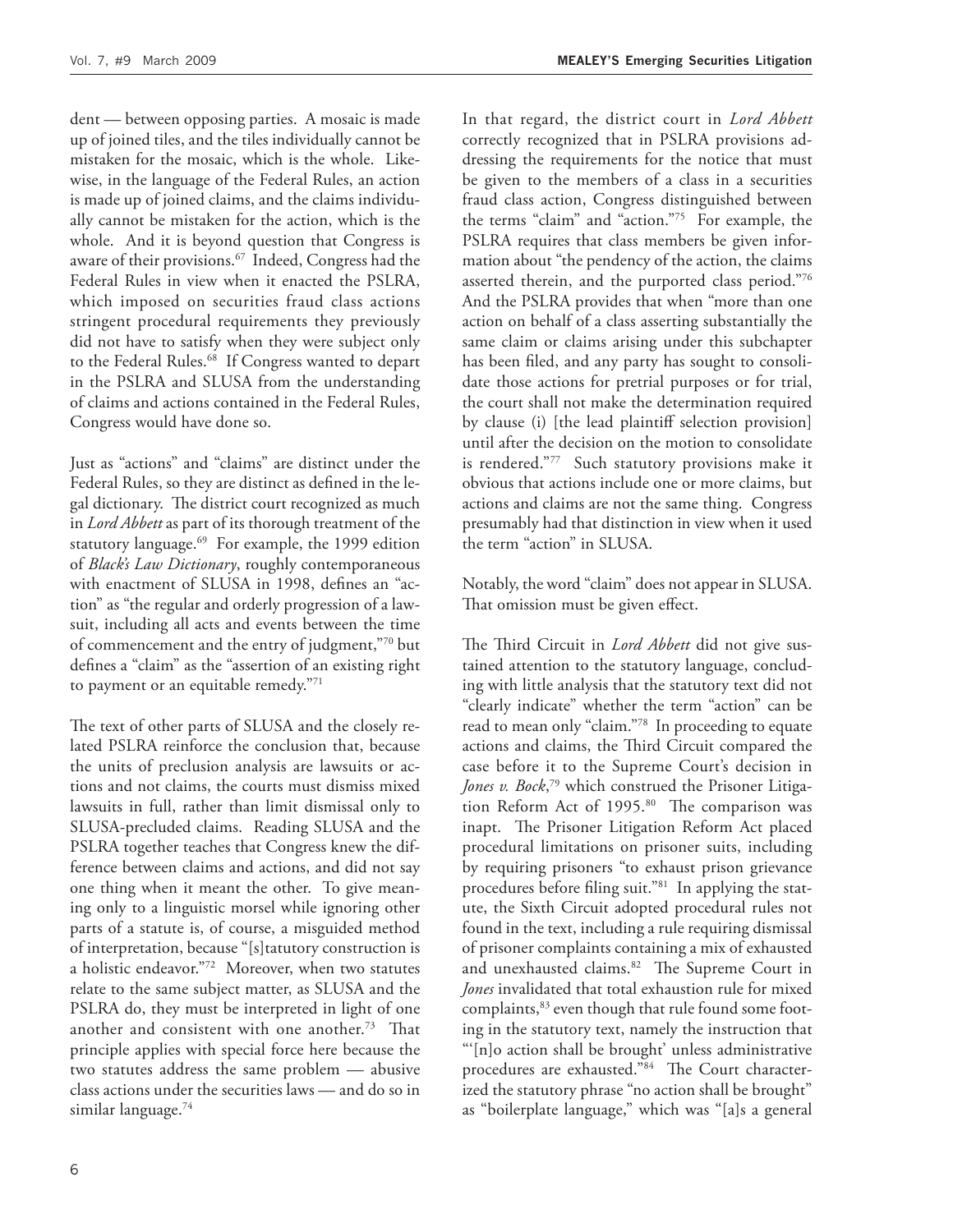matter" insufficient to indicate that Congress had departed from the "general" precept that "if a complaint contains both good and bad claims, the court proceeds with the good and leaves the bad."85 Thus, "[i]f Congress meant to depart from this norm," the Court remarked, "we would expect some indication of that," but the Court simply found none in the Prisoner Litigation Reform Act.<sup>86</sup>

In contrast, as we have explained, in SLUSA's *explicit definition* of "covered class action" Congress clearly expressed its intention "to depart from th[e] norm" described by the Supreme Court in *Jones*, and the Third Circuit erred in failing to consider that intention.<sup>87</sup>

Indeed, the Court's vocabulary in *Dabit* indicates that the Supreme Court takes the statutory definition to mean what it says. The Court noted that a "covered class action' is a lawsuit in which damages are sought on behalf of more than 50 people."88 And it would be illogical, the Court noted, to exempt from SLUSA's preclusive "sweep" a "particularly troublesome subset of class actions," namely one consisting only of security holders who had neither purchased nor sold securities during the period they allege they were harmed. $89$  That is, the language in which the Supreme Court addressed the specific question presented in *Dabit* shows that the Court understands the statute governs disposition of entire actions, not component claims.

## **Structure**

It "is well settled that, in interpreting a statute, the court will not look merely to a particular clause in which general words may be used, but will take in connection with it the whole statute."<sup>90</sup> Thus, SLUSA's language defining covered class actions must be read with a view to its place in the overall statutory scheme.<sup>91</sup> At least two other features of SLUSA — its removal provision and its carefully crafted exceptions - confirm that under the better reading of the statute dismissal applies to entire actions, not mere claims.

SLUSA contains a specialized removal provision: "Any covered class action brought in any State court involving a covered security, as set forth in subsection (b), shall be removable to the Federal district court for the district in which the action is pending, and shall be subject to subsection  $(b)$ ."<sup>92</sup> This provision does not call upon the courts to split a case into constituent claims and send some of those claims piecemeal to federal court while leaving others in state court; rather, it requires analysis of the plaintiffs' case in its entirety. In other words, the unit of analysis is the entire suit, not the claim. The Supreme Court's understanding of the removal provision is consistent with that view.

*Kircher* holds that 28 U.S.C. § 1447(d) blocks a court of appeals from reviewing a district court order remanding a removed class action to state court on the ground that the removed case is not a "covered class action" precluded under SLUSA.93 In describing SLUSA's provisions for removal to federal court, the Court stated that "authorization for the removal" of "covered class actions" is "confined to cases . . . with claims of untruth, manipulation, and so on."<sup>94</sup> The Court noted that the statute contained "language describing removable cases as covered class actions involving covered securities" — that is, securities traded on a national exchange — as well as language that "limit[ed] removal to covered class actions involving claims like untruth or deception."95 While SLUSA-precluded "cases" are described with reference to the nature of the asserted factual or legal theories — that is, "claims like untruth or deception" — it is "cases" or "actions" as a whole, not mere claims, that are subject to removal to federal court. The Court's summary of SLUSA's bottom line rule was that "[i]f the *action* is precluded, neither the district court nor the state court may entertain it, and the proper course is to dismiss."96 And that summary did not carve out an exception for unprecluded claims contained within the action. *Kircher*, then, indicates that SLUSA's rules operate on whole cases, not component claims.

SLUSA also contains precisely calibrated exceptions for suits that Congress decided not to preclude, all of which are described as actions, not in terms of claims. Those exceptions relate to shareholder derivative actions, actions based on some contractual rights, actions brought by States or their political subdivisions or state pension plans; and certain actions arising under the law of the issuer's state of incorporation.97 Again, the Supreme Court's understanding of the exceptions is consistent with the view that they are cast in terms of actions, not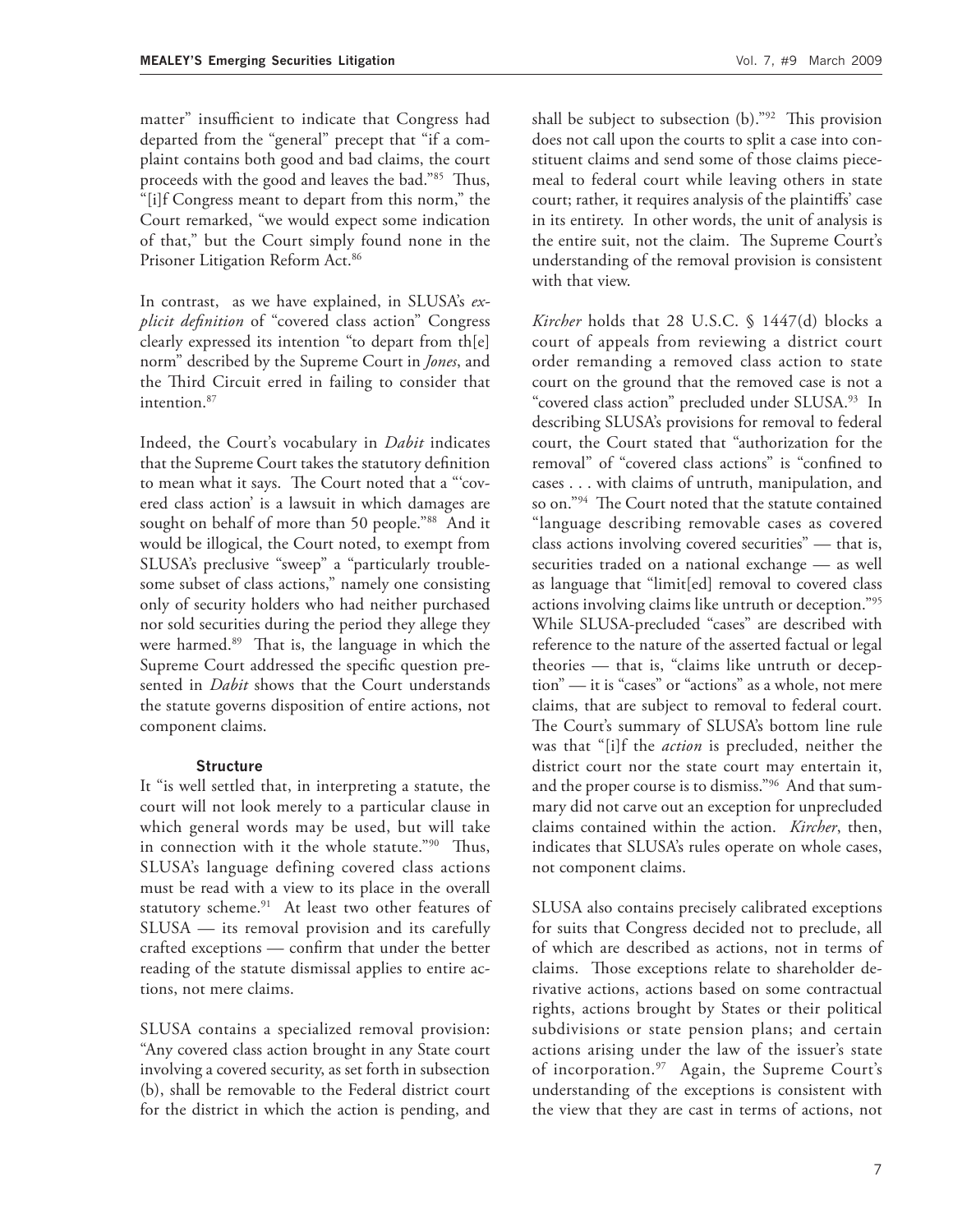constituent claims. In *Dabit*, the Court rejected the argument that the general presumption against federal pre-emption of state law compelled an interpretation of SLUSA that allowed class actions by state law securities holders (not purchasers or sellers) to go forward. That presumption did not apply in part because the "tailored exceptions" in SLUSA demonstrated Congressional concern for preservation of state law.<sup>98</sup> "The statute carefully exempts from its operation certain class actions," the Court noted in summarizing the exceptions.<sup>99</sup> "The existence of these carve-outs," the Court concluded, "both evinces congressional sensitivity to state prerogatives in this field and makes it inappropriate for courts to create additional, implied exceptions."100 The statute's coverage, under *Lord Abbett*, would be decided claim-by-claim, while the statute's exceptions, under the presuppositions of *Dabit*, would be decided action-by-action. That would not only be asymmetric; it would defy the "broad construction" of SLUSA coverage that Congress "envisioned" in enacting the statute.<sup>101</sup>

As attention to statutory structure teaches, the SLUSA "covered class action" definition "do[es] not exist in isolation," but rather is "embedded within a complex statutory framework."<sup>102</sup> There is no warrant for concluding that while the other parts of that framework — the removal mechanism and the exceptions from SLUSA coverage — operate upon actions as a whole, the dismissal requirement alone operates on component claims. Rather, the structure confirms that the definition means what it says.

## **Purpose**

Congress made the purposes of SLUSA — to which we have already alluded — abundantly clear in the enactment itself, and courts may give effect to such congressional findings.<sup>103</sup> Here, Congress explicitly determined that, after the PSLRA became law, "a number of securities class action lawsuits . . . shifted from Federal to State courts,"<sup>104</sup> and that "this shift . . . prevented [the PSLRA] from fully achieving its objectives."<sup>105</sup> Thus, Congress found that:

in order to prevent certain State private securities class action lawsuits alleging fraud from being used to frustrate the objectives of the [PSLRA], it is appropriate to enact national standards for securities class action

lawsuits involving nationally traded securities, while preserving the appropriate enforcement powers of State securities regulators and not changing the current treatment of individual lawsuits.106

Unlike, say, the color of the sky, the shape of a lawsuit is not a gift from Nature, but instead the product of deliberate human choices. It is up to the plaintiff (and, of course, plaintiffs' counsel) to decide whether to proceed through an "individual lawsuit[ ]" that is not within SLUSA's scope, or instead to press a "securities class action lawsuit[ ]" (or "covered class action") that *is* within SLUSA's scope. Congress decided through SLUSA to hold the plaintiff to particular consequences as a result of that conscious and strategic decision. When the plaintiff decides to plead claims both precluded by SLUSA and unaffected by SLUSA in a single case, dismissal of the action as a whole simply holds the plaintiff to the logical consequences of the decision. A total dismissal rule therefore advances the purposes of SLUSA. After all, SLUSA embodies Congress' policy decision that securities class actions should not be brought in state court, but instead in federal court where they are subject to the substantive and procedural controls the PSLRA "installed."107

By creating a strong incentive for plaintiffs to bring only those securities class actions that contain claims not precluded by SLUSA, a total dismissal rule would reduce the advantage that securities fraud plaintiffs enjoyed over defendants prior to enactment of the PSLRA. To reiterate: The PSLRA responded to Congress's perception that "nuisance filings" of securities fraud class actions — and the associated "targeting of deep-pocket defendants, vexatious discovery requests, and 'manipulation by class action lawyers'" — led issuers to pay out "extortionate settlements."108 When a plaintiff loads multiple legal theories into a single complaint, those theories gain the appearance of strength from one another (particularly if some are styled as class action claims raising the prospect of liability to numerous plaintiffs). There is a "safety in numbers" effect for plaintiffs which makes it easier to proceed past the motion to dismiss by advancing two or more independent grounds for relief than it is to do so by concentrating on only one. The compounding effect may well lead the defendant to conclude that it is simply cheaper to settle than to go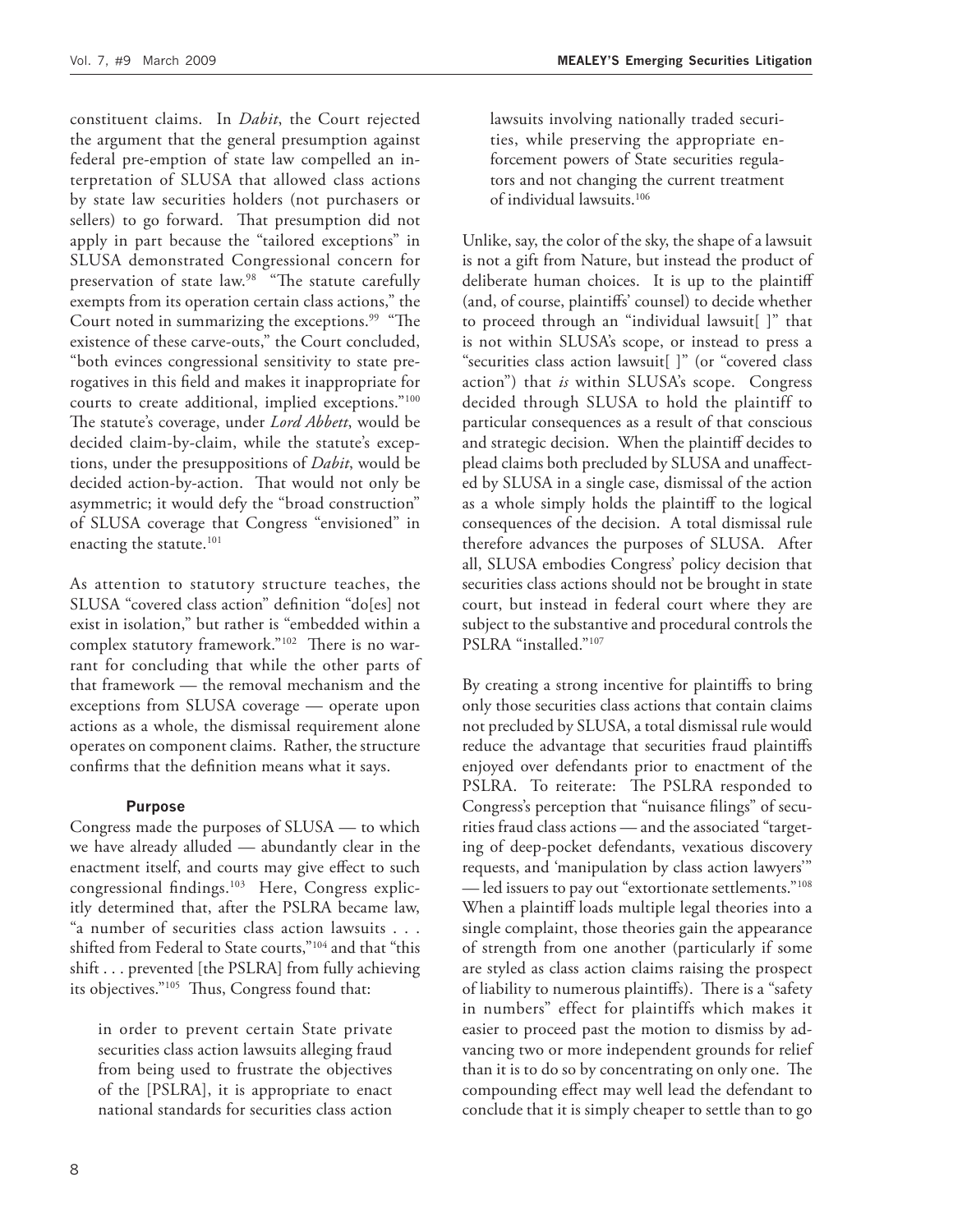to court and prove that the entire case is unfounded. Being able to load up with multiple theories, in other words, makes it easier for a plaintiff "with a largely groundless claim to simply take up the time of a number of other people, with the right to do so representing an *in terrorem* increment of the settlement value, rather than a reasonably founded hope that the [discovery] process will reveal relevant evidence."109

A total dismissal rule gives a clear and simple instruction to securities plaintiffs that they must omit any SLUSA-covered claims from their complaint on pain of dismissal. Such a rule changes the calculus when drafting the complaint. If inclusion of invalid state law claims subjects the entire case to dismissal, the plaintiff will omit invalid state law claims — just as Congress intended. In contrast, the rule the Third Circuit endorsed gives the plaintiff an incentive to attempt to boost the settlement value of a suit. It encourages the plaintiff to include, along with any claims not touched by SLUSA, claims barred by it — even ones *unmistakably* barred by it. That invites rather than deters "extortionate settlements," which cannot be correct, because courts certainly do not "imput[e] to Congress a purpose to paralyze with one hand what it sought to promote with the other."<sup>110</sup>

The Third Circuit surmised that a total dismissal rule would have no deterrent effect because "plaintiffs" could simply bring two or more actions in order to avoid having all of their claims dismissed — one action with the potentially pre-empted state law claims and or more with the remaining claims."111 Yet class actions precluded under SLUSA cannot be brought in *any* court, state or federal, so the suit with the SLUSA-covered claims would be terminated, wherever it is filed. Moreover, SLUSA's "group of lawsuits" provision expressly anticipates that courts will use available joinder, consolidation, and other procedural mechanisms for putting related cases together, and that when taken together such groups will be subject to dismissal as "covered class action[s]." $^{112}$  In other words, if a plaintiff files two separate actions based on a common set of facts, one containing SLUSA-precluded claims and one containing claims outside SLUSA, the defendant is entitled under SLUSA to use the available procedural means to consolidate those actions, and then to obtain appropriate dismissal.<sup>113</sup>

Statutory text and structure point in only one direction, and it is outside the judicial role to decline to move in that direction based on an independent judgment that doing so would be "punitive," as the Third Circuit suggested.<sup>114</sup> By enacting the PSLRA and then SLUSA to deter circumvention of the PSLRA, Congress articulated *its* view of the proper balance between the advantages and disadvantages of private securities fraud class actions, accounting for both the need "to curb frivolous, lawyer-driven litigation," and the desire to "preserv[e] investors' ability to recover on meritorious claims."<sup>115</sup> The Supreme Court noted in *Tellabs* that "[i]t is the federal lawmaker's prerogative . . . to allow, disallow, or shape the contours of  $\ldots$  § 10(b) private actions," through the PSLRA.<sup>116</sup> Because class actions under state law can damage "the federal interest in protecting the integrity and efficient operation of the market for nationally traded securities,"117 the Supreme Court recognized in *Dabit* that it *also* is Congress's prerogative to "den[y] plaintiffs the right to use the class-action device to vindicate certain claims" under state law, through SLUSA.<sup>118</sup> In addition, the Court emphasized in *Stoneridge* that once Congress has acted, the space for judicial innovation in the private securities litigation realm shrinks substantially; the Court remarked that "[t]he decision to extend the cause of action is for Congress, not for us,"119 and indeed the same can be said about Congress's decision to enact the particular controls on class actions that are set forth in SLUSA.120

Consequently, it was *not* the Third Circuit's "prerogative" to conclude that enforcing the total dismissal rule — a control Congress enacted in SLUSA would be impermissibly punitive. The total dismissal rule is more consistent with the statutory text and structure than is the alternative, and also has the benefit of being more consistent with the evident purpose of SLUSA, which was to prevent evasion of the PSLRA.

#### **Conclusion**

The financial system has been beset by turbulence of late, including the contraction of the credit markets, the failure of major Wall Street firms, and the crisis in the subprime mortgage and mortgage-backed securities markets. Those events have already generated dozens of private class actions alleging securities fraud with respect to nationally traded securities, and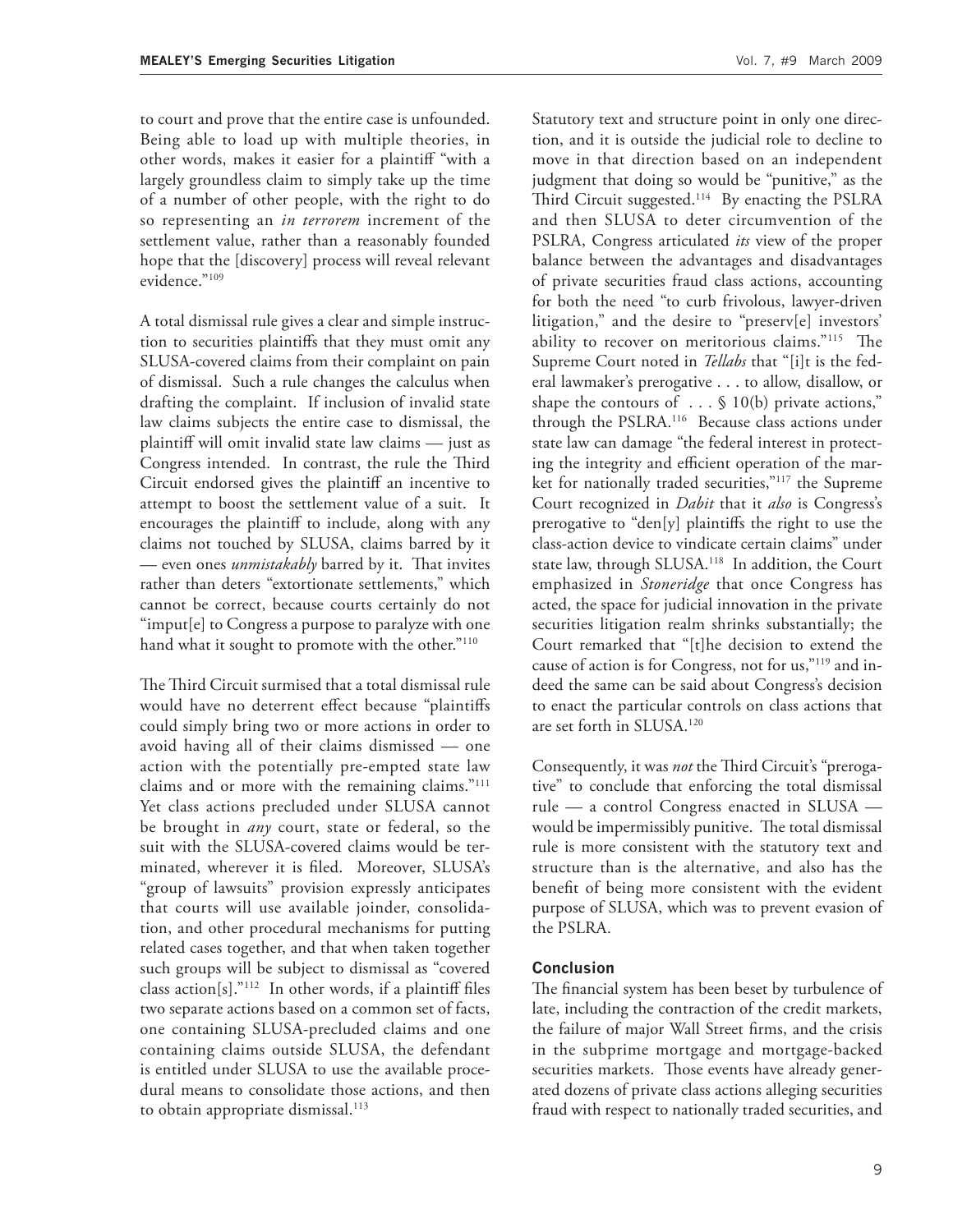no doubt will continue to do so for years to come. It is precisely in such turbulent times, however, that it becomes critically important for courts to adhere to bedrock principles of statutory interpretation, which are essential to the stability of the law and to the even-handed administration of justice.

As we have explained, a principled approach to SLUSA calls for courts to enforce a total dismissal rule terminating suits that mix claims outside SLU-SA's reach with claims subject to its constraints. The Third Circuit's contrary holding in *Lord Abbett* is incorrect, and should not be followed. If Congress concludes that the abusive litigation that gave rise to the PSLRA and SLUSA is no longer a threat, of course, it may see fit to change the law. But that is for Congress, not the courts, to decide.

#### **Endnotes**

- 1. SLUSA § 2, Pub. L. No. 105-353, 112 Stat. 3227, codified at 15 U.S.C. § 77p(b) and 15 U.S.C. § 78bb.
- 2. *Id.*
- 3. *In re Lord Abbett Mutual Funds Fee Litig.*, 553 F.3d 248, 249 (3d Cir. 2009).
- 4. 15 U.S.C. § 78j(b).
- 5. 17 C.F.R. § 240.10b-5.
- 6. *See, e.g., Stoneridge Inv. Partners, LLC v. Scientifi c-Atlanta, Inc.*, 128 S. Ct. 761, 768 (2008).
- 7. *See Behlen v. Merrill Lynch*, 311 F.3d 1087, 1090-91 (11th Cir. 2002) (citing H.R. Conf. Rep. No. 104-369, at 31 (1995)); *Greebel v. FTP Software, Inc.*, 194 F.3d 185, 191 (1st Cir. 1999); *see also Bell Atl. Corp. v. Twombly*, 127 S. Ct. 1955, 1967 (2007) (noting "potentially enormous expense of discovery" imposed on defendant when complex case, such as securities fraud or antitrust case, proceeds past the motion-to-dismiss stage).
- 8. *Merrill Lynch, Pierce, Fenner & Smith, Inc. v. Dabit*, 547 U.S. 71, 81 (2006).
- 9. H.R. Conf. Rep. No. 104-369, at 31-32 (1995).
- 10. Pub. L. No. 104-67, 109 Stat. 737 (1995).
- 11. H.R. Conf. Rep. No. 104-369, at 31-32 (1995).
- 12. 15 U.S.C. § 78u-4(b)(1), (2); *see Tellabs, Inc. v. Makor Issues & Rights, Ltd.*, 127 S. Ct. 2499, 2504-05 (2007) (PSLRA requires plaintiff to plead facts such that inference that defendant acted with requisite intent is not merely plausible but "cogent and at least as compelling as any opposing inference"); *Dura Pharms., Inc. v. Broudo*, 544 U.S. 336, 345-46 (2005) (PSLRA requires pleading of loss causation). See generally Mark A. Perry, The *Impropriety of Amendment Following Dismissal in Federal Securities Cases*, 40 BNA Sec. Reg. & L. 25 (June 23, 2008) (describing pleading requirements governing securities fraud claims by private plaintiffs).
- 13. 15 U.S.C. §§ 77z-1(b), 78u-4(b)(3).
- 14. 15 U.S.C. §§ 77z-1(a)(3), 78u-4(a)(3); *see, e.g.*, *In re Cavanaugh*, 306 F.3d 726, 729-30 (9th Cir. 2002).
- 15. 15 U.S.C. §§ 77z-1(c), 78u-4(c); *see, e.g.*, *Morris v. Wachovia Sec., Inc.*, 448 F.3d 268, 276-77 (4th Cir. 2006).
- 16. H.R. Conf. Rep. No. 104-369, at 32 (1995); *see* 15 U.S.C. §§ 77z-2(c), 78u-5(c).
- 17. *Dabit*, 547 U.S. at 82.
- 18. *Tellabs*, 127 S. Ct. at 2504.
- 19. 544 U.S. at 346.
- 20. 127 S. Ct. at 2510.
- 21. *Stoneridge*, 128 S. Ct. at 766, 773; *see also* Mark A. Perry, Stoneridge *and the Continued Reconceptualization of Implied Private Rights of Action*, 12 Wall St. Lawyer 1, 7 (2008) (describing the teaching in *Stoneridge* that "the substantive scope of the private right was fixed in 1995, when Congress 'ratified' the previous judicial implication").
- 22. H.R. Conf. Rep. No. 105-803, at 14-15 (1998).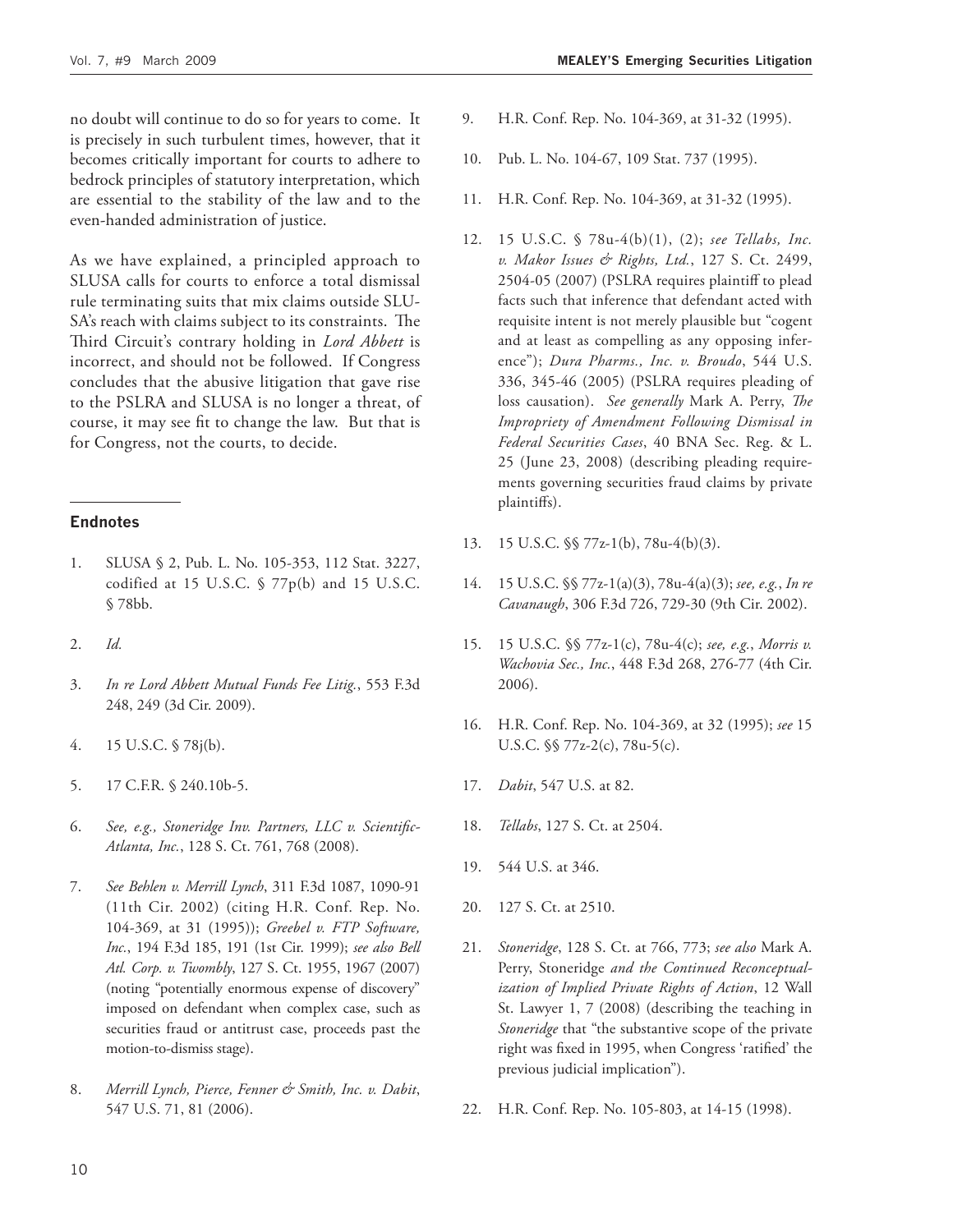- 23. S. Rep. No. 105-182, at 4 (1998).
- 24. *Riley v. Merrill Lynch, Pierce, Fenner & Smith, Inc.*, 292 F.3d 1334, 1341 n.12 (11th Cir. 2002).
- 25. H.R. Conf. Rep. No. 105-803, at 15 (1998).
- 26. *See* 15 U.S.C. § 78bb(f)(2).
- 27. H.R. Conf. Rep. No. 105-803, at 13 (1998).
- 28. S. Rep. No. 105-182, at 3 (1998).
- 29. *Id.* at 4.
- 30. SLUSA § 2(5), Pub. L. No. 105-353, 112 Stat. 3227 (1998).
- 31. 15 U.S.C. § 77p(b), 15 U.S.C. § 78bb(f)(1).
- 32. 15 U.S.C. § 77p(f)(2), 15 U.S.C. § 78bb(f)(5)(B).
- 33. 15 U.S.C. § 77p(f)(3), 15 U.S.C. § 78bb(f)(5)(E).
- 34. 15 U.S.C. § 77p(c), 15 U.S.C. § 78bb(f)(2).
- 35. 15 U.S.C. § 77p(f)(2)(B), 15 U.S.C. § 78bb(f)(5)(C).
- 36. 15 U.S.C. § 77p(d)(1), 15 U.S.C. § 78bb(f)(3)(A)  $(ii)(II).$
- 37. 15 U.S.C. §§ 77p(d)(2), 77p(e), 15 U.S.C. §§ 78bb(f)(3)(B)(i), 78bb(f)(4)
- 38. 15 U.S.C. § 77p(d)(3), 15 U.S.C. § 78bb(f)(3)(C).
- 39. *Dabit*, 547 U.S. at 78-89.
- 40. *See Blue Chip Stamps v. Manor Drug Stores*, 421 U.S. 723, 754-55 (1975) (limiting private Rule 10b-5 plaintiffs to those who have actually purchased or sold securities).
- 41. *Kircher v. Putnam Funds Trust*, 547 U.S. 633, 640-48 (2006).
- 42. *See Parklane Hosiery Co. v. Shore*, 439 U. S. 322, 326 n.5 (1979) ("Under the doctrine of res judicata, a judgment on the merits in a prior suit bars a second suit involving the same parties or their privies based

on the same cause of action"); *Herrmann v. Cencom Cable Assocs., Inc.*, 999 F.2d 223, 226 (7th Cir. 1993) (reasoning that "two claims are one [*i.e.*, are based on the same cause of action] for purposes of res judicata if they are based on the same, or nearly the same, factual allegations").

- 43. *In re Lord Abbett Mutual Funds Fee Litig.*, 553 F.3d 248, 249 (3d Cir. 2009).
- 44. *Id.*
- 45. *Id.* at 251. Mutual funds are regulated as registered investment companies under the Investment Company Act of 1940. 15 U.S.C. § 80a-1 *et seq*.
- 46. *In re Lord Abbett Mutual Funds Fee Litig.*, 463 F. Supp. 2d 505, 515 (D.N.J. 2006). In holding that dismissal was required for the entire action, not for only the SLUSA-covered claims, the district court relied on the text of SLUSA. *Id.* at 511-13. The district court also relied on dicta in *Rowinski v. Salomon Smith Barney Inc.*, 398 F.3d 294, 305 (3d Cir. 2005), where, although not called upon to decide if SLUSA permits "count-by-count analysis," the Third Circuit "question[ed] whether preemption of certain counts and remand of others is consistent with the plain meaning of SLUSA. The statute does not preempt particular 'claims' or 'counts' but rather preempts 'actions,' 15 U.S.C.  $\frac{5}{8}$  78bb(f)(1), suggesting that if any claims alleged in a covered class action are preempted, the entire action must be dismissed." 463 F. Supp. 2d at 509.
- 47. *In re Lord Abbett Mutual Funds Fee Litig.*, 553 F.3d at 249.
- 48. *Id.* at 254.
- 49. *Id.*
- 50. 553 F.3d at 254-55.
- 51. *Id.* at 255.
- 52. *Id.*
- 53. *Id.*
- 54. *Id.*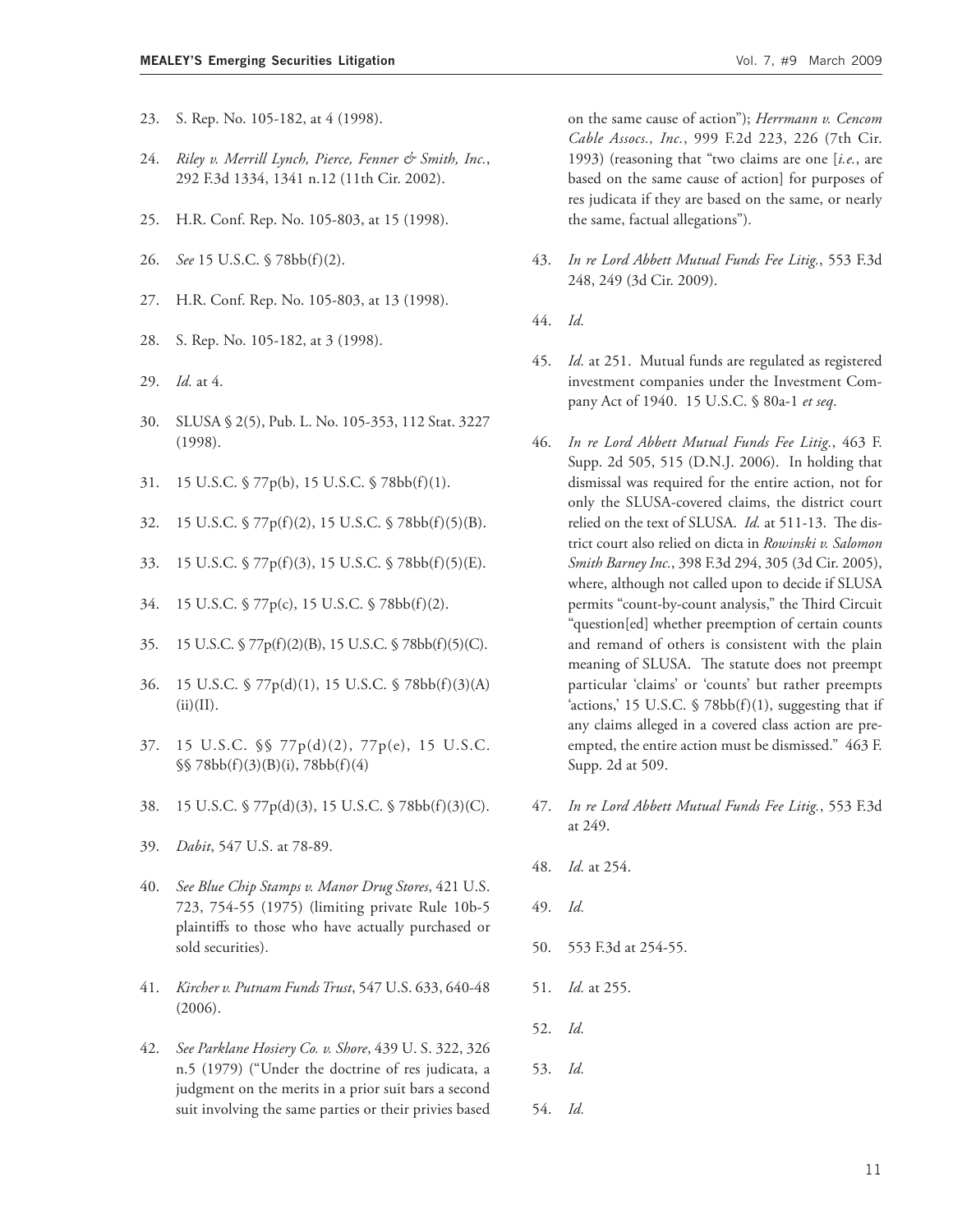- 55. *Id.* at 255-56. As *Lord Abbett* illustrates, the lower federal courts are in some disarray over whether mixed complaints should be totally dismissed, or whether instead only the SLUSA-precluded claims in such complaints should be dismissed while the claims not precluded survive. For example, while the Third Circuit in *Lord Abbett* cited a recent Southern District of New York decision favoring its side of the divide (*In re Salomon Smith Barney Mut. Fund Fees Litig.*, 528 F. Supp. 2d 332, 334 n.3 (S.D.N.Y. 2007), cited at *Lord Abbett*, 553 F.3d at 257), the district court had previously cited a case from the Northern District of Georgia supporting its contrary view (*Greaves v. McAuley*, 264 F. Supp. 2d 1078, 1084-86 (N.D. Ga. 2003), cited at 463 F. Supp. 2d 505, 510 & n.5 (D.N.J. 2006)). The disagreement among the courts suggests that Supreme Court review may be warranted, perhaps once "several courts of appeals" have "explore[d]" the question. *United States v. Mendoza*, 464 U.S. 154, 160 (1984); *see also* Indraneel Sur, *How Far Do Voices Carry: Dissents From Denial of Rehearing En Banc*, 2006 Wis. L. Rev. 1315, 1334 n.81.
- 56. *Lamie v. U.S. Tr.*, 540 U.S. 526, 534 (2004) (internal quotation marks omitted); *see, e.g.*, *United States v. Clintwood Elkhorn Mining Co.*, 128 S. Ct. 1511, 1518 (2008) ("The strong presumption that the plain language of the statute expresses congressional intent is rebutted only in rare and exceptional circumstances") (alterations and internal quotation marks omitted); *Conn. Nat'l Bank v. Germain*, 503 U.S. 249, 253-54 (1992) ("We have stated time and again that courts must presume that a legislature says in a statute what it means and means in a statute what it says there"); *see also United States v. Alvarez-Sanchez*, 511 U.S. 350, 356 (1994) ("When interpreting a statute, we look first and foremost to its text").
- 57. *In re England*, 375 F.3d 1169, 1182 (D.C. Cir. 2004) (Roberts, J.) (quoting HENRY J. FRIEND-LY, BENCHMARKS 202 (1967)). To be sure, faithful application of Justice Frankfurter's instructions sometimes leads judges to reach different conclusions. *Compare Sierra Club v. EPA*, 536 F.3d 673, 674, 678 (D.C. Cir. 2008) (citing Justice Frankfurter in vacating agency rule for failure to comply with statutory language), *with id.* at 680-81 (Kavanaugh, J., dissenting) (citing Justice Frank-

furter in arguing that statutory language supported agency's rule).

- 58. 15 U.S.C. § 77p(b), 15 U.S.C. § 78bb(f)(1).
- 59. 15 U.S.C. § 77p(f)(2)(A)(i), 15 U.S.C. § 78bb(f)  $(5)(B)(i).$
- 60. 15 U.S.C. § 77p(f)(2)(A)(ii), 15 U.S.C. § 78bb(f)(5)  $(B)(ii)$ .
- 61. *See Burgess v. United States*, 128 S. Ct. 1572, 1577 (2008) ("As a rule, a definition which declares what a term 'means' excludes any meaning that is not stated") (internal quotation marks and alterations omitted); *see also Lawson v. Suwannee Fruit & S.S. Co.*, 336 U.S. 198, 201 (1949) ("[s]tatutory definitions control the meaning of statutory words"); *W. Union Tel. Co. v. Lenroot*, 323 U.S. 490, 502 (1945) ("Of course, statutory definitions of terms used therein prevail over colloquial meanings"). In contrast, a term left undefined in a statute carries its ordinary or natural meaning. *See, e.g.*, *Crawford v. Metro. Gov't of Nashville & Davidson County*, No. 06-1595 (slip op. 4) (Jan. 26, 2009); *FDIC v. Meyer*, 510 U.S. 471, 476 (1994).
- 62. Fed. R. Civ. P. 2.
- 63. *United States ex rel. Rahman v. Oncology Assocs., P.C.*, 198 F.3d 502, 508-09 (4th Cir. 1999) (reasoning that, because Rule 2 recognizes only "one form of action," single civil action could be used to seek both mandamus and other, unrelated relief).
- 64. *Nolan v. Boeing Co.*, 919 F.2d 1058, 1066 (5th Cir. 1990).
- 65. *See Fogg v. Ashcroft*, 254 F.3d 103, 107 (D.C. Cir. 2001) (construing 42 U.S.C. § 1981a(a)(1), and noting identical conclusion of the Sixth, Seventh, and Tenth Circuits).
- 66. Fed. R. Civ. P. 18(a).
- 67. *See, e.g.*, *Goodyear Atomic Corp. v. Miller*, 486 U.S. 174, 184-85 (1988) ("We generally presume that Congress is knowledgeable about existing law pertinent to the legislation it enacts"). Congress usually accepts without change amendments to the Federal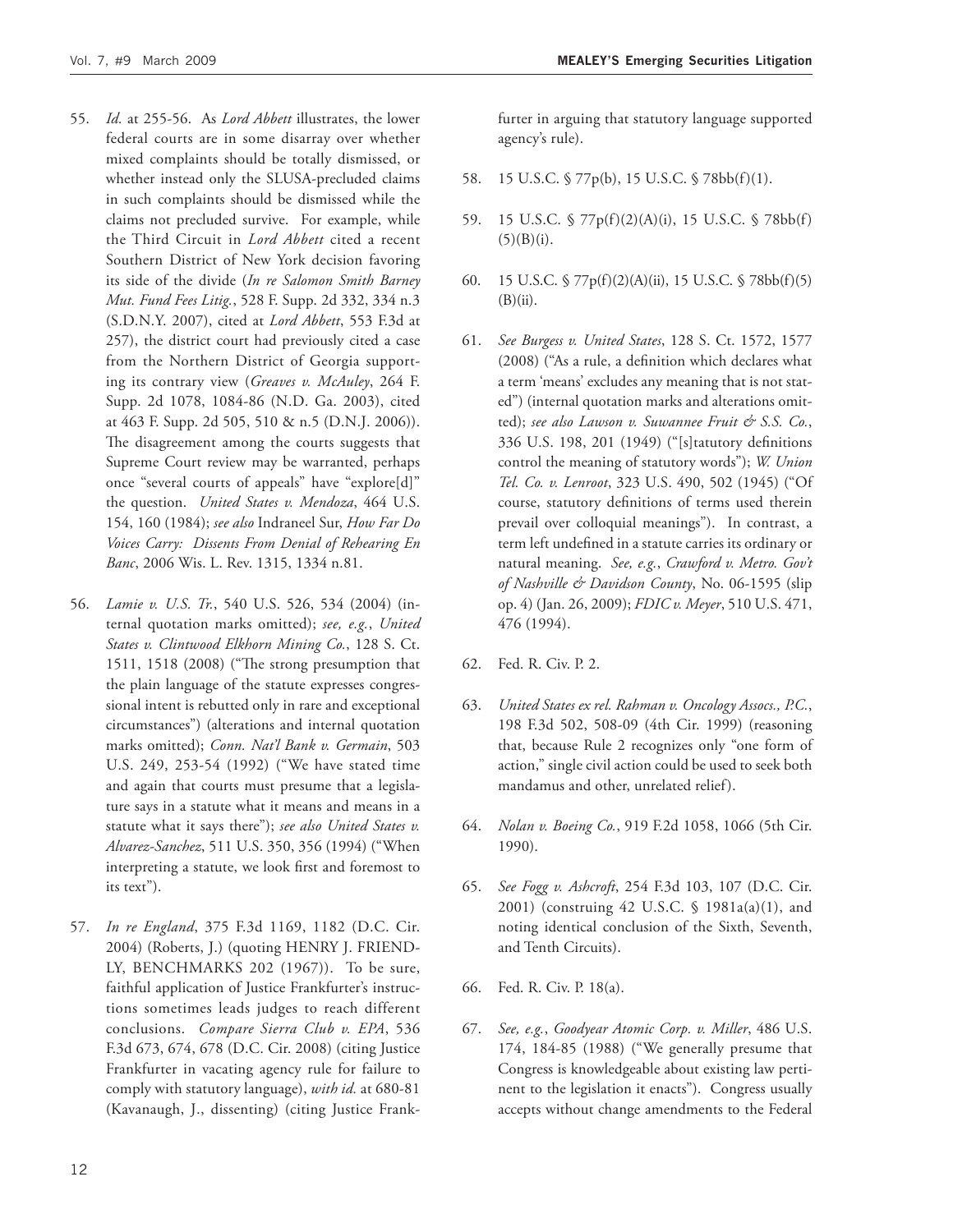Rules prescribed by the Supreme Court, but Congress retains authority to modify the rules by statute. *See* 28 U.S.C. § 2074; *see also Henderson v. United States*, 517 U.S. 654, 668 (1996) ("a Rule made law by Congress supersedes conflicting laws no less than a Rule this Court prescribes").

- 68. The basic pleading standard provides one example of an area where the PSLRA specifically departed from the Federal Rules. Before the PSLRA became law, the sufficiency of the allegations in a securities fraud complaint was tested under Rule 9(b), which requires that "the circumstances constituting fraud . . . [be stated] with particularity," even though "[m]alice, intent, knowledge, and other conditions of a person's mind may be alleged generally." Fed. R. Civ. P. 9(b). In contrast, as the Supreme Court explained in *Tellabs*: "Under the PSLRA's heightened pleading instructions, any private securities complaint alleging that the defendant made a false or misleading statement must: (1) 'specify each statement alleged to have been misleading [and] the reason or reasons why the statement is misleading," 15 U.S.C. § 78u-4(b)(1); and (2) 'state with particularity facts giving rise to a strong inference that the defendant acted with the required state of mind,' § 78u-4(b)(2)." 127 S. Ct. at 2508.
- 69. 463 F. Supp. 2d. at 511 n.7.
- 70. *Id.* (quoting BLACK'S LAW DICTIONARY 1221 (7th ed. 1991) [hereinafter BLACK'S]).
- 71. *Id.* (quoting BLACK'S, at 240-41). The district court also examined the word "count," and found it synonymous with "claim" — and distinct from "action." *Id.* (quoting BLACK's, at 353).
- 72. *Koons Buick Pontiac GMC, Inc. v. Nigh*, 543 U.S. 50, 60 (2004) (internal quotation marks omitted).
- 73. *See United States* v. *Stewart*, 311 U.S. 60, 64 (1940) ("[A]ll acts *in pari materia* are to be taken together, as if they were one law").
- 74. *See Oscar Mayer & Co. v. Evans*, 441 U.S. 750, 756 (1979) (construing Age Discrimination in Employment Act provision, which was "almost *in haec verba* with" Title VII provision, to reflect case law interpreting the latter); *see also United States v. Srnsky*, 271 F.3d 595, 602 (4th Cir. 2001) ("nearly identical

language" in statutory provisions placed closely together are to be read *in pari materia*).

- 75. 463 F. Supp. 2d at 512 (citing 15 U.S.C. §§ 78u- $4(a)(3)(A)(i)(I), -4(a)(3)(A)(ii),$  and  $-4(a)(7)(B)(i).$
- 76. 15 U.S.C. § 77z-1(a)(3)(A)(i)(I), 15 U.S.C. § 78u- $4(a)(3)(A)(i)(I).$
- 77. 15 U.S.C. § 77z-1(a)(3)(B)(ii), 15 U.S.C. § 78u- $4(a)(3)(B)(ii)$ .
- 78. 553 F.3d at 254.
- 79. 127 S. Ct. 910 (2007).
- 80. Pub. L. No. 104-134, 110 Stat. 1321-71.
- 81. *Jones*, 127 S. Ct. at 914 (citing 28 U.S.C. § 1915A, 42 U.S.C. § 1997e(a)).
- 82. *Id.*
- 83. *Id.* at 923-26.
- 84. *Id.* at 923 (quoting 42 U.S.C. § 1997e(a)).
- 85. *Id.* at 924.
- 86. *Id.* at 924 (quoting *Robinson v. Page*, 170 F.3d 747, 748-49 (7th Cir. 1999)).
- 87. As an example of a case where a statutory requirement that an "action" meet a condition is satisfied if just one of the claims in the action meets the condition, the Court in *Jones* cited the supplemental jurisdiction statute, 28 U.S.C. § 1367, as the Court construed it in *Exxon Mobil Corp. v. Allapattah Services, Inc.* 545 U.S. 546 (2005), cited at 127 S. Ct. 910, 924 (2007). There, the Court concluded that a district court need not have original jurisdiction over each claim in the action in order to have jurisdiction over the entire action; rather, when the district court has original jurisdiction over one component claim, the statute authorizes it to exercise supplemental jurisdiction over other claims, even though the court could not have heard those claims had they been brought on their own. *Exxon Mobil*, 545 U.S. at 560. In a sense, SLUSA and the supplemental jurisdiction statute are alike in that they both call for treating the case as a whole based on